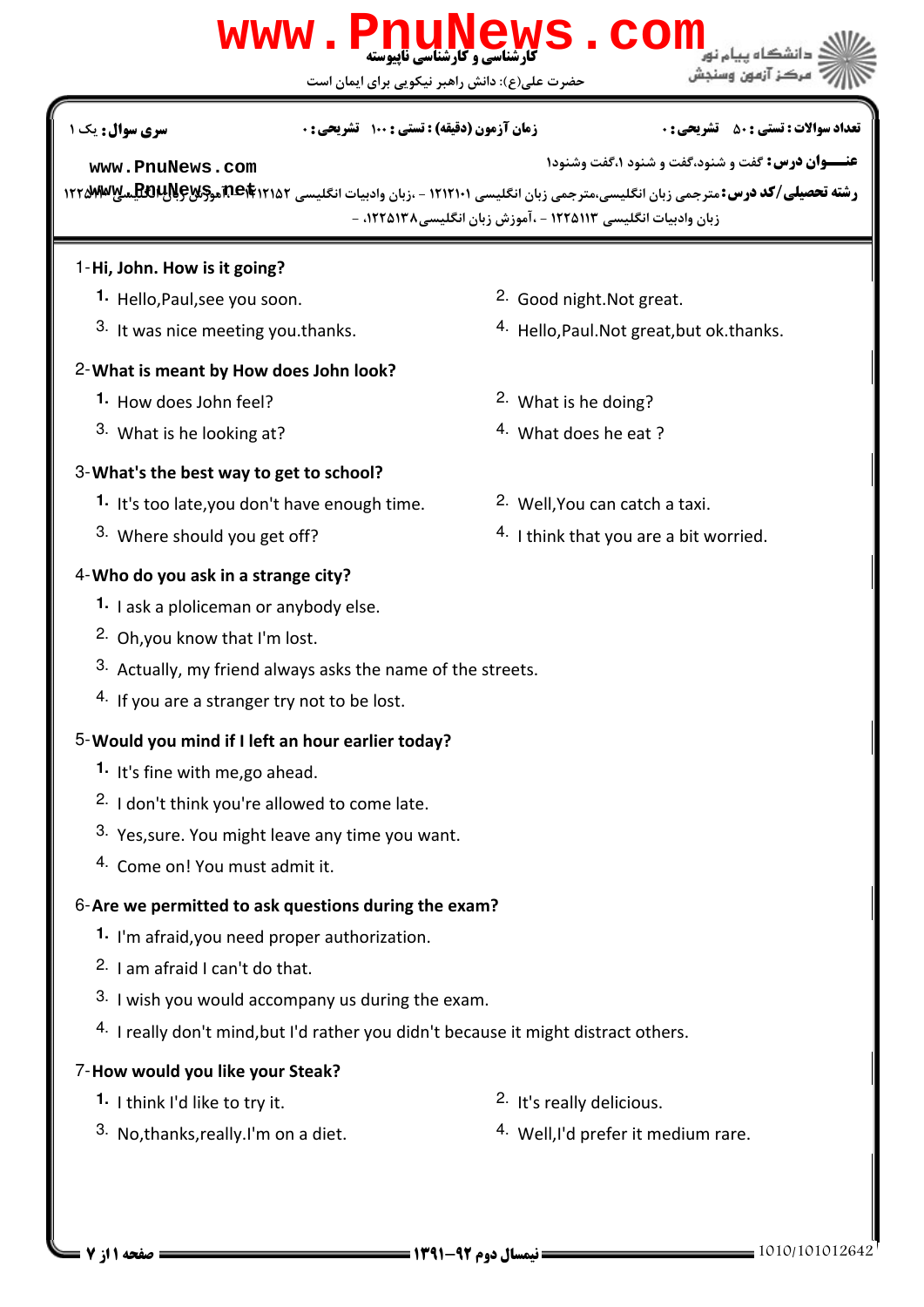### لی(ع): دانش راهبر نیکویی برای ایمان است حضرت ع **عنـــوان درس:** گفت و شنود،گفت و شنود ۱،گفت وشنود۱ ر**شته تحصیلی/کد درس:**مترجمی زبان انگلیسی،مترجمی زبان انگلیسی ۱۲۱۲۱۰۱ - ،زبان وادبیات انگلیسی **۱۲۲۵۱۹۴۰۲۶۰وB&LU)آهو** نعداد سوالات : تستي : ۵۰ تشريحي : . زمان آزمون (دقيقه) : تستي : ۱۰۰ تشريحي : . سري سوال : يک 1 زبان وادبیات انگلیسی ۱۲۲۵۱۱۳ - ،آموزش زبان انگلیسی۸۳۸۵۱۳۸ -8-Would you care for desert after your main course? 1. I'd like to start with vegetable soup. **2.** I'm going to have roast beef. <sup>3.</sup> Possibly. What kind of Pie do you have?  $4.$  Can I have some more rice, please? 9-A bus is coming down the street.How much is the fare? 2. There will be no discount for you. 4. Just two ten-Rial tickets. **1.** The next bus will be here around Ten. 3. No. 25 or 58, I think. 10-Operator, I want to make a person-to-person call to Mr.Edward, Dusseldorf 211 712886, please. 1. Operator: What kind of call is it? <sup>2.</sup> Operator: Could you tell me when he'll be back. 3. Operator: Just a minute,please.All right.I'll connect you now. 4. Operator: Just a minute, please. I'll give Mr. Edward the messages. 11-Hello. May I speak to Mr. Kent please? 2. Hold the line please.I'll see if he's in Hello. <sup>3.</sup> Hang up please.I'll see if he's in Hello.  $\frac{4.5}{10}$  Sure,I'll give him your message. **1.** No, not exactly. What you mean? 12-How can you show that you are expressing your Mild agreement?  $2.$  I say" I am sure you're right."  $4.$  I say" I believe you are absolutely right." **1.** I say" I suppose that's true." <sup>3.</sup> I say" I have no doubt about it." 13- What would you do if you were a billionaire? 2. So, I would travel around the world.  $4.$  Well, I guess you need big changes. **1.** So, I will pass my exams. 3. I didn't lend it to you. 14-Was the employer pleased with you? 2. Well, Yes. He looked quite terrific. 4. Well, Yes. I am glad you liked it. **1.** Well, Yes. He looked quite happy. 3. Well, Yes. It was a splendid issue. 15-Hi, How are classes? 2. Well, every day I have to study hard. **1.** Oh, alright I guess, except for Sociology. **[www.PnuNews.com](http://pnunews.com)**

**[www.PnuNews.com](http://pnunews.com)**

www . PnuN

- 3. Well, my classmates aren't new.  $\frac{4}{100}$  Oh, thanks a lot.
-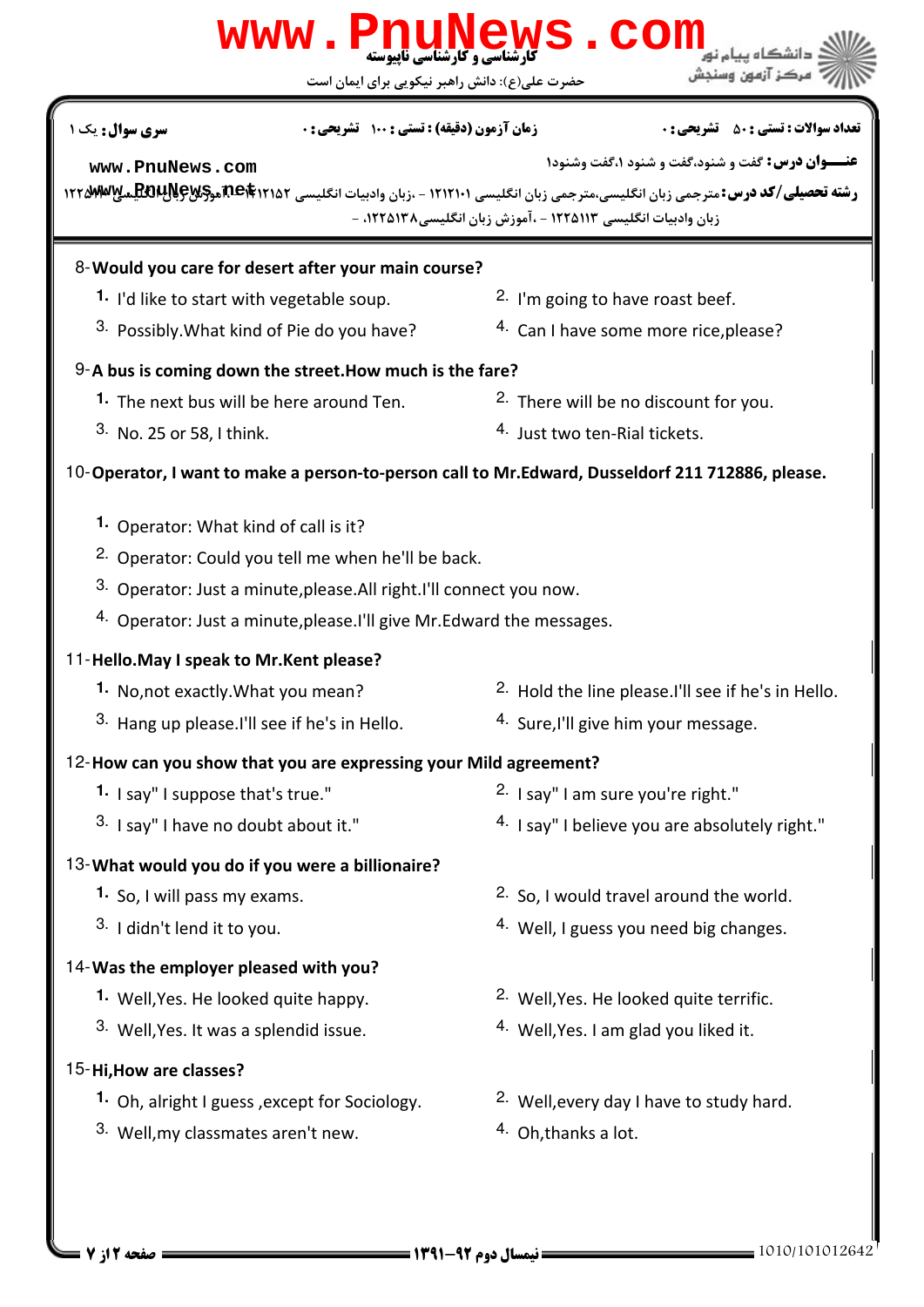| WWW.PnuNews<br>COI                                                                                                                                                                                                                                                                                                                     |                                                                                                                   |                                                                                                                                                                                                       |  |  |  |
|----------------------------------------------------------------------------------------------------------------------------------------------------------------------------------------------------------------------------------------------------------------------------------------------------------------------------------------|-------------------------------------------------------------------------------------------------------------------|-------------------------------------------------------------------------------------------------------------------------------------------------------------------------------------------------------|--|--|--|
|                                                                                                                                                                                                                                                                                                                                        | حضرت علی(ع): دانش راهبر نیکویی برای ایمان است                                                                     | بركز آزمون وسندش                                                                                                                                                                                      |  |  |  |
| <b>سری سوال :</b> یک ۱                                                                                                                                                                                                                                                                                                                 | زمان آزمون (دقیقه) : تستی : 100 تشریحی : 0                                                                        | <b>تعداد سوالات : تستي : 50 ٪ تشريحي : 0</b>                                                                                                                                                          |  |  |  |
| www.PnuNews.com                                                                                                                                                                                                                                                                                                                        |                                                                                                                   | <b>عنــوان درس:</b> گفت و شنود،گفت و شنود ۱،گفت وشنود۱                                                                                                                                                |  |  |  |
|                                                                                                                                                                                                                                                                                                                                        |                                                                                                                   | رشته تحصیلی/کد درس: مترجمی زبان انگلیسی،مترجمی زبان انگلیسی ۱۲۱۲۱۰۱ - ،زبان وادبیات انگلیسی <b>۱۲۲۵۱۹۲۵ هوLBDIپالیRDI) می</b> ۱۲۲۵۱۸۳۷<br>زبان وادبیات انگلیسی ۱۲۲۵۱۱۳ - ،آموزش زبان انگلیسی۱۲۲۵۱۳۸ - |  |  |  |
| 16-Will you excuse me this week?I'm not in the mood for going on a picnic.                                                                                                                                                                                                                                                             |                                                                                                                   |                                                                                                                                                                                                       |  |  |  |
| 1. How would you like it?                                                                                                                                                                                                                                                                                                              |                                                                                                                   | <sup>2.</sup> What would you do instead of that?                                                                                                                                                      |  |  |  |
| 3. How do you like that?                                                                                                                                                                                                                                                                                                               |                                                                                                                   | <sup>4.</sup> What's the problem with staying at home?                                                                                                                                                |  |  |  |
| 17-A: How is it going?<br><b>B: Actually, I feel totten.</b>                                                                                                                                                                                                                                                                           | Question: How does the second speaker feel?                                                                       |                                                                                                                                                                                                       |  |  |  |
| 1. He is very happy.                                                                                                                                                                                                                                                                                                                   |                                                                                                                   | <sup>2.</sup> He doesn't feel fine.                                                                                                                                                                   |  |  |  |
| 3. He looks great.                                                                                                                                                                                                                                                                                                                     |                                                                                                                   | <sup>4.</sup> He is very relax.                                                                                                                                                                       |  |  |  |
| 18-A: Good evening John. What a surprise! I haven't seen you for ages. How's everything?<br>B: Good evening. It's really a pleasant surprise! Could be worse. And how are things with you?<br>Question: Why do they call their meeting surprise?                                                                                       |                                                                                                                   |                                                                                                                                                                                                       |  |  |  |
| 1. Because they don't know each other.                                                                                                                                                                                                                                                                                                 |                                                                                                                   |                                                                                                                                                                                                       |  |  |  |
| <sup>2.</sup> Because they were friends.                                                                                                                                                                                                                                                                                               |                                                                                                                   |                                                                                                                                                                                                       |  |  |  |
|                                                                                                                                                                                                                                                                                                                                        | 3. Because they haven't seen each other for ages.                                                                 |                                                                                                                                                                                                       |  |  |  |
| <sup>4.</sup> Because it was pleasent for them.                                                                                                                                                                                                                                                                                        |                                                                                                                   |                                                                                                                                                                                                       |  |  |  |
| Kingsly Stop. It is across the street.                                                                                                                                                                                                                                                                                                 | 19-A: Pardon me sir, do you know where the Grand Theater is?<br>Question: Where should the first speaker get off? | B: It's too far to walk there. You'd better take the bus No.15 and ask the driver to drop you off at                                                                                                  |  |  |  |
| 1. By the bus No 15.                                                                                                                                                                                                                                                                                                                   |                                                                                                                   | <sup>2.</sup> The Grand theater.                                                                                                                                                                      |  |  |  |
| 3. At Kingsly stop.                                                                                                                                                                                                                                                                                                                    |                                                                                                                   | <sup>4.</sup> Across the street.                                                                                                                                                                      |  |  |  |
| $20$ -A: I think no one knows how language began. Most scholars believe that the language developed<br>very slowly from sounds such as grunts, barks and hoots.<br>B: Actually, there is no record of language for most of its existence. The first real evidence of<br>language is writing.<br>Question: What are they talking about? |                                                                                                                   |                                                                                                                                                                                                       |  |  |  |
| 1. Types of writing.                                                                                                                                                                                                                                                                                                                   |                                                                                                                   | <sup>2</sup> . The original of language.                                                                                                                                                              |  |  |  |
| 3. Different types of sounds.                                                                                                                                                                                                                                                                                                          |                                                                                                                   | 4. Scholars in different countries.                                                                                                                                                                   |  |  |  |
| B: By all means.                                                                                                                                                                                                                                                                                                                       | 21-A: Could I ask you to lend me the typewiter of the office?<br>Question: What does the second speaker mean?     |                                                                                                                                                                                                       |  |  |  |
| 1. I'm afraid I can't.                                                                                                                                                                                                                                                                                                                 |                                                                                                                   | <sup>2.</sup> I'd be glad to see you.                                                                                                                                                                 |  |  |  |
| 3. Sure,I would.                                                                                                                                                                                                                                                                                                                       |                                                                                                                   | <sup>4.</sup> No, I'm sorry.                                                                                                                                                                          |  |  |  |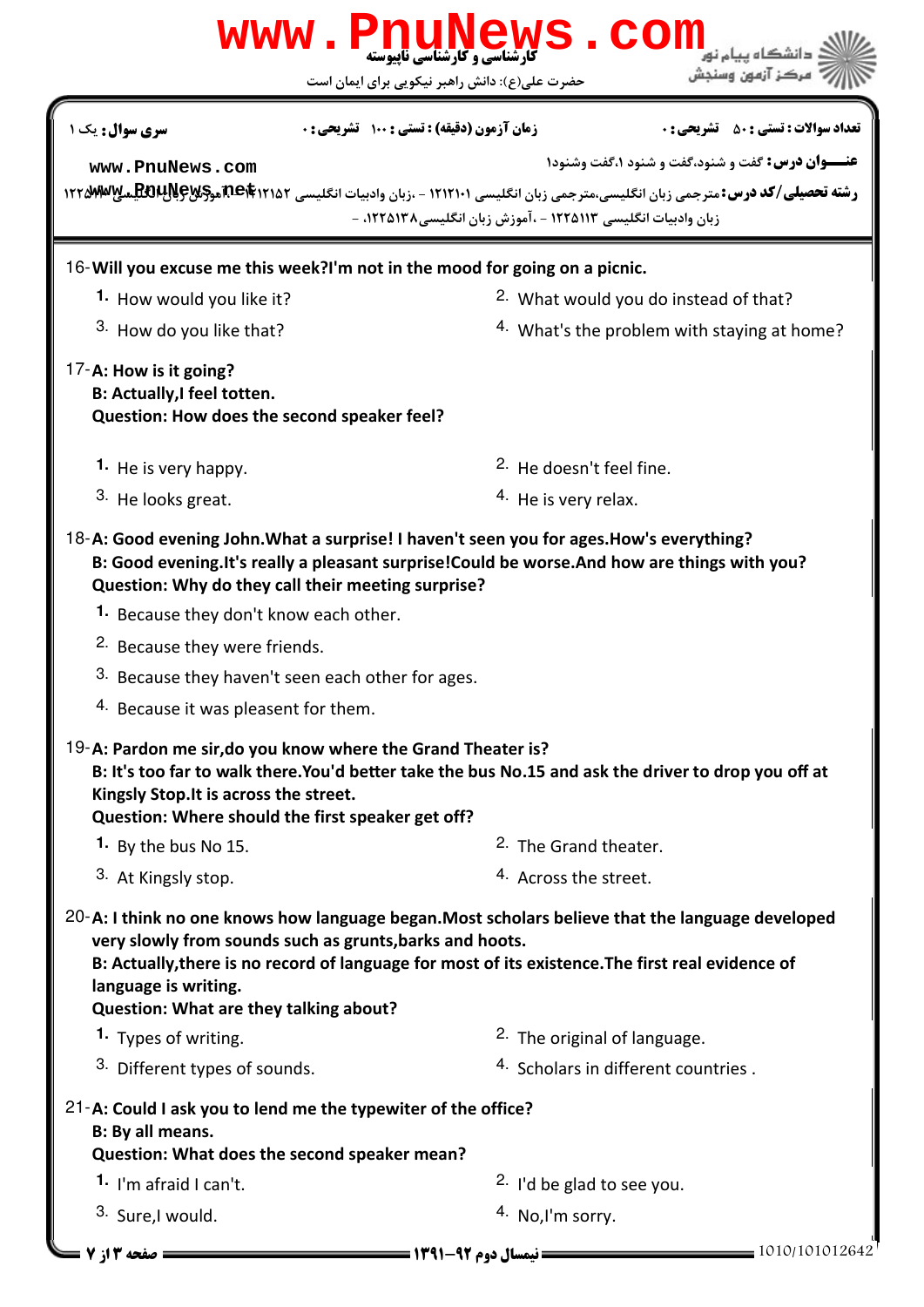| <b>www. PnuNews. COM</b>                                                                                                                                                                                                                                                              |                                                                                                                        |  |  |  |  |
|---------------------------------------------------------------------------------------------------------------------------------------------------------------------------------------------------------------------------------------------------------------------------------------|------------------------------------------------------------------------------------------------------------------------|--|--|--|--|
| حضرت علی(ع): دانش راهبر نیکویی برای ایمان است                                                                                                                                                                                                                                         | مركز آزمون وسنجش                                                                                                       |  |  |  |  |
| زمان آزمون (دقیقه) : تستی : 100 تشریحی : 0<br><b>سری سوال :</b> یک ۱                                                                                                                                                                                                                  | <b>تعداد سوالات : تستي : 50 ٪ تشريحي : 0</b>                                                                           |  |  |  |  |
| www.PnuNews.com<br><b>رشته تحصیلی/کد درس:</b> مترجمی زبان انگلیسی،مترجمی زبان انگلیسی ۱۲۱۲۱۰۱ - ،زبان وادبیات انگلیسی <b>p.eft</b> ۱۲۱۵ هو <b>EGILIS موالای</b> بهای ۱۲۲۵ میلی ک <b>د درس:</b> مترجمی زبان انگلیسی ۱۲۲۵ به                                                            | <b>عنــوان درس:</b> گفت و شنود،گفت و شنود ۱،گفت وشنود۱<br>زبان وادبیات انگلیسی ۱۲۲۵۱۱۳ - ،آموزش زبان انگلیسی۱۲۲۵۱۳۸، - |  |  |  |  |
| 22-A: I think his knowledge of vocabulary is Excellent.<br>B: You are badly mistaken.<br>Question: What is the second speaker's respond to him?                                                                                                                                       |                                                                                                                        |  |  |  |  |
| <sup>1</sup> . He expresses his strong disagreement.                                                                                                                                                                                                                                  | <sup>2.</sup> He expresses his mild disagreement.                                                                      |  |  |  |  |
| 3. He expresses his regret.                                                                                                                                                                                                                                                           | 4. He expresses his soft objection.                                                                                    |  |  |  |  |
| 23-A: I think every culture has ways to protect itself against invaders.<br>B: Oh, yeah. It also has family relationships, including forms of marriage and systems of kinship.<br>Question: What does the first speaker mean?                                                         |                                                                                                                        |  |  |  |  |
|                                                                                                                                                                                                                                                                                       | 1. Every culture has ways to protect itself against enemy.                                                             |  |  |  |  |
|                                                                                                                                                                                                                                                                                       | <sup>2.</sup> Every culture has ways to protect itself from another king.                                              |  |  |  |  |
| 3. Every culture has ways to observe the rules.                                                                                                                                                                                                                                       |                                                                                                                        |  |  |  |  |
| 4. Every culture has ways to do extraordinary protection.                                                                                                                                                                                                                             |                                                                                                                        |  |  |  |  |
| 24-A: Today I'd rather have a good roast chicken. I also want a coke and a small salad.<br>B: Well, I usually eat here every weekend. But I recommend you special Steak.<br>Question: What would the first speaker rather have?                                                       |                                                                                                                        |  |  |  |  |
| 1. A coke                                                                                                                                                                                                                                                                             | 2. A good roast chicken                                                                                                |  |  |  |  |
| 3. a small salad                                                                                                                                                                                                                                                                      | 4. Special steak                                                                                                       |  |  |  |  |
| 25-A: All our staff are required to be at the office at 8.00, sharp and leave not sooner than 4.00.<br>B: Sir, I'm a punctual person by nature.<br>Quesion: What does the second speaker mean?                                                                                        |                                                                                                                        |  |  |  |  |
| 1. He is a lazy person.                                                                                                                                                                                                                                                               |                                                                                                                        |  |  |  |  |
| <sup>2.</sup> He always does his works at the agreed or proper time.                                                                                                                                                                                                                  |                                                                                                                        |  |  |  |  |
| 3. He likes sleeping late.<br><sup>4.</sup> He can not admit this rule and obligation.                                                                                                                                                                                                |                                                                                                                        |  |  |  |  |
|                                                                                                                                                                                                                                                                                       |                                                                                                                        |  |  |  |  |
| 26-A: How much I wish I could go back to my thirties.I badly miss playing one of those active<br>basketball games.<br>B: But if I had a chance, I'd go back to my twenties. If only I could go mountain climbing just one<br>more.<br>Question: What are they probably talking about? |                                                                                                                        |  |  |  |  |
| 1. They are talking about different sports.                                                                                                                                                                                                                                           | <sup>2.</sup> They are talking about their free times.                                                                 |  |  |  |  |
| 3. They are talking about their chances.                                                                                                                                                                                                                                              | <sup>4.</sup> They are talking about their past.                                                                       |  |  |  |  |
| ـــــــ نیمسال دوم 22-1391 ـــــــــــــــ<br>صفحه ۱۴ 7 7                                                                                                                                                                                                                             | 1010/1010126                                                                                                           |  |  |  |  |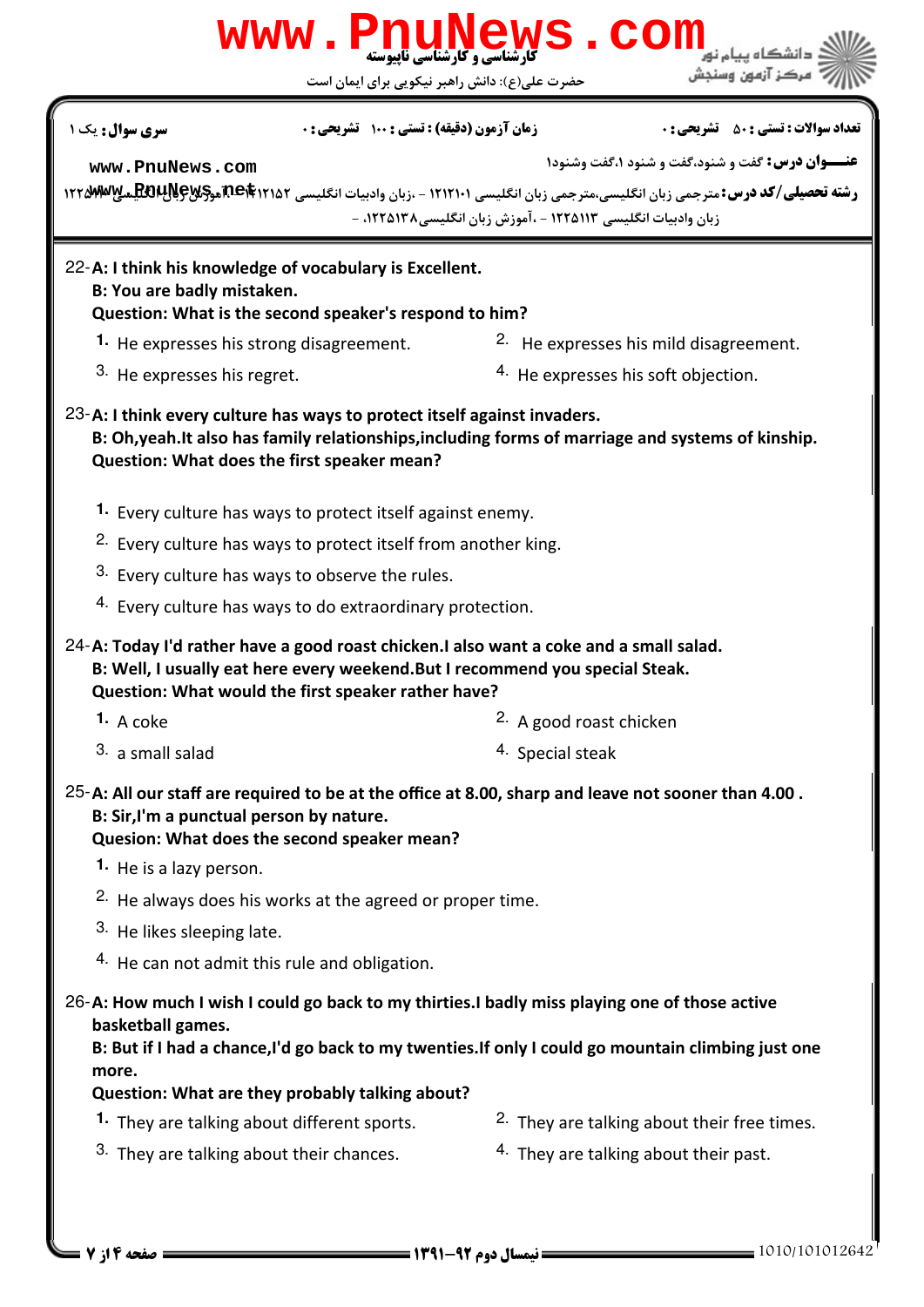### حضرت علي(ع): دانش راهبر نيكويي براي ايمان است كارشناسي و كارشناسي ناپيوسته **عنـــوان درس:** گفت و شنود،گفت و شنود ۱،گفت وشنود۱ ر**شته تحصیلی/کد درس:**مترجمی زبان انگلیسی،مترجمی زبان انگلیسی ۱۲۱۲۱۰۱ - ،زبان وادبیات انگلیسی **۱۲۲۵۱۹۴۰۲۶۰وB&LU)آهو** نعداد سوالات : تستي : ۵۰ تشريحي : . زمان آزمون (دقيقه) : تستي : ۱۰۰ تشريحي : . سري سوال : يک 1 زبان وادبیات انگلیسی ۱۲۲۵۱۱۳ - ،آموزش زبان انگلیسی۸۳۸۵۱۳۸ -27-A: What's the matter? B: Well,It's just onething; exhale. Question: What's the problem with the second speaker? 1. He can not breath out well.  $\frac{2}{1}$  He is depressed. 4. He is upset.  $3.$  He is tired 28-A: I saw John today. B: Really? He doesn't have to study. Question: What does the second speaker express?  $2.$  no willing to study  $3.$  no necessity to study  $4.$  choices for study **1.** necessity not to study 29-A: I really like your apartment. It's roomy. B: Oh,Come on! You're just saying that! Question: What does the first speaker mean? 2. It is very small.  $4.$  It has plenty of space. **1.** It is fantastic. 3. It is very expensive. 30-A: That was a wonderful performance! B: Did you really like it? Question: What are they probably talking about? <sup>2.</sup> They are talking about a new tool.  $4.$  They are talking about a job. **1.** They are talking about a restaurant. 3. They are talking about a lecture. 31-A: You know,the rapid rise in world population is not crating problems only for the developing countries. B: I agree with you.The whole world faces the problem.Raw materials are being used up at an increasing rate. Question: What are they talking about? 2. The developing countries. 3. The shortage of raw materials.  $\frac{4}{1}$  The population increase. **1.** The pollution in the world. 32-A: I'm fed up with this weather. B: Relly? I don't think so. Question: What's the problem with the first speaker?  $2.$  He enjoys walking outside. <sup>3.</sup> He has a cold and he should stay at home.  $\frac{4.46}{1}$  He is annoyed because of this weather. **1.** He really likes this weather. WWW.PnuNews.Com **[www.PnuNews.com](http://pnunews.com)**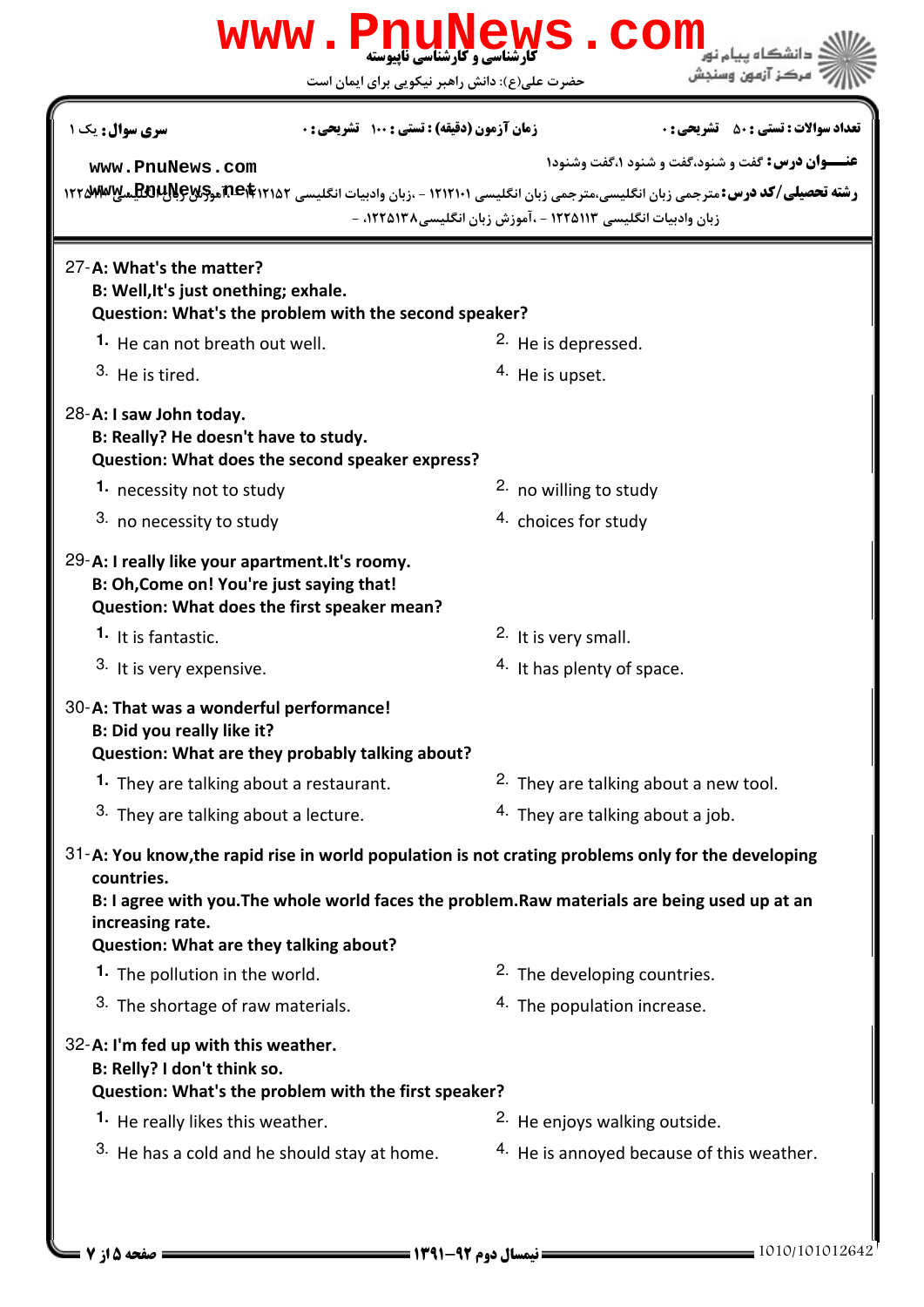## WWW.PnuNews.Com كارشناسي و كارشناسي ناپيوسته ءكز آزمون وسنجش حضرت علي(ع): دانش راهبر نيكويي براي ايمان است نعداد سوالات : تستي : ۵۰ تشريحي : . زمان آزمون (دقيقه) : تستي : ۱۰۰ تشريحي : . سري سوال : يک 1 **عنـــوان درس:** گفت و شنود،گفت و شنود ۱،گفت وشنود۱ **[www.PnuNews.com](http://pnunews.com)** ر**شته تحصیلی/کد درس:**مترجمی زبان انگلیسی،مترجمی زبان انگلیسی ۱۲۱۲۱۰۱ - ،زبان وادبیات انگلیسی **۱۲۲۵۱۹۴۰۲۶۰وB&LU)آهو** زبان وادبیات انگلیسی ۱۲۲۵۱۱۳ - ،آموزش زبان انگلیسی۸۳۸۵۱۳۸ -33-A: Oh! I'm so sorry. This pair of shoes are too big for me. I'd like a refund, please. B: I'm sorry.We don't give refunds. Question: What does the first speaker mean? 1. he returns the shoes and wants to exchange them.  $2.$  He returns the shoes and wants to get him money back.  $3.$  He returns the shoes and wants to buy another one.  $4.$  He returns the shoes and wants to know whether they repair them or not. 34-A: What should I do? B: Well,you have to sign your name here,otherwise the document isn't valid. Question: What does the second speaker wants to express? **1.** He says his idea.  $2.$  He puts the blame on him. <sup>3.</sup> He wants to express a strong obligation.  $\frac{4.44}{4.}$  He wants to express a mild obligation. 35-A: I'm a terrible cook.I've tried hard but it's no use.What about you? B: You can get a cookery book.I often eat out.I don't like big restaurants .It's not the expense,it's just I don't feel at ease in them. Question: What's the second speaker's idea about eating in a restaurants? 1. He isn't comfortable in big restaurants. 2. He can not pay the bills. 3. He never eats out. 4. He just likes big restaurants. 36-Which one has the /i/sound? **1.**  $\sin \theta$  **2.**  $\cos \theta$  **3.**  $\sin \theta$  **4.** ship <sup>2.</sup> read <sup>3.</sup> bit <sup>4.</sup> fit Which word has the /θ/sound? 37- **1.** tick **2.** take 2. 5. 3. taught 4. thank 38-I think I'll just have a ...............of soup and.................crackers. 1. cup/some 2. bowl/some 3. bowl/the 4. much/many 39-A: I'd like to take a trip by boat some day. What about you? B: I'd...................fly.It's the ................and most comfortable way to travel. 1. rather/quickest <sup>2.</sup> like to/quick <sup>3.</sup> rather/worthiest <sup>4.</sup> like/best 40-This is a collect call from New Yourk by Peter Joyce.Do you accept.................? **1.** connection **2.** the charge **1.** 3. phone **1.** 2.  $\theta$  caller 41-After the development of language,people..................news chiefly by word of mouth. 1. used and the second part of the called the second vector of the called the second vector of the called the second vector of the called the second vector of the called the second vector  $\frac{1}{2}$  and  $\frac{1}{2}$  called the